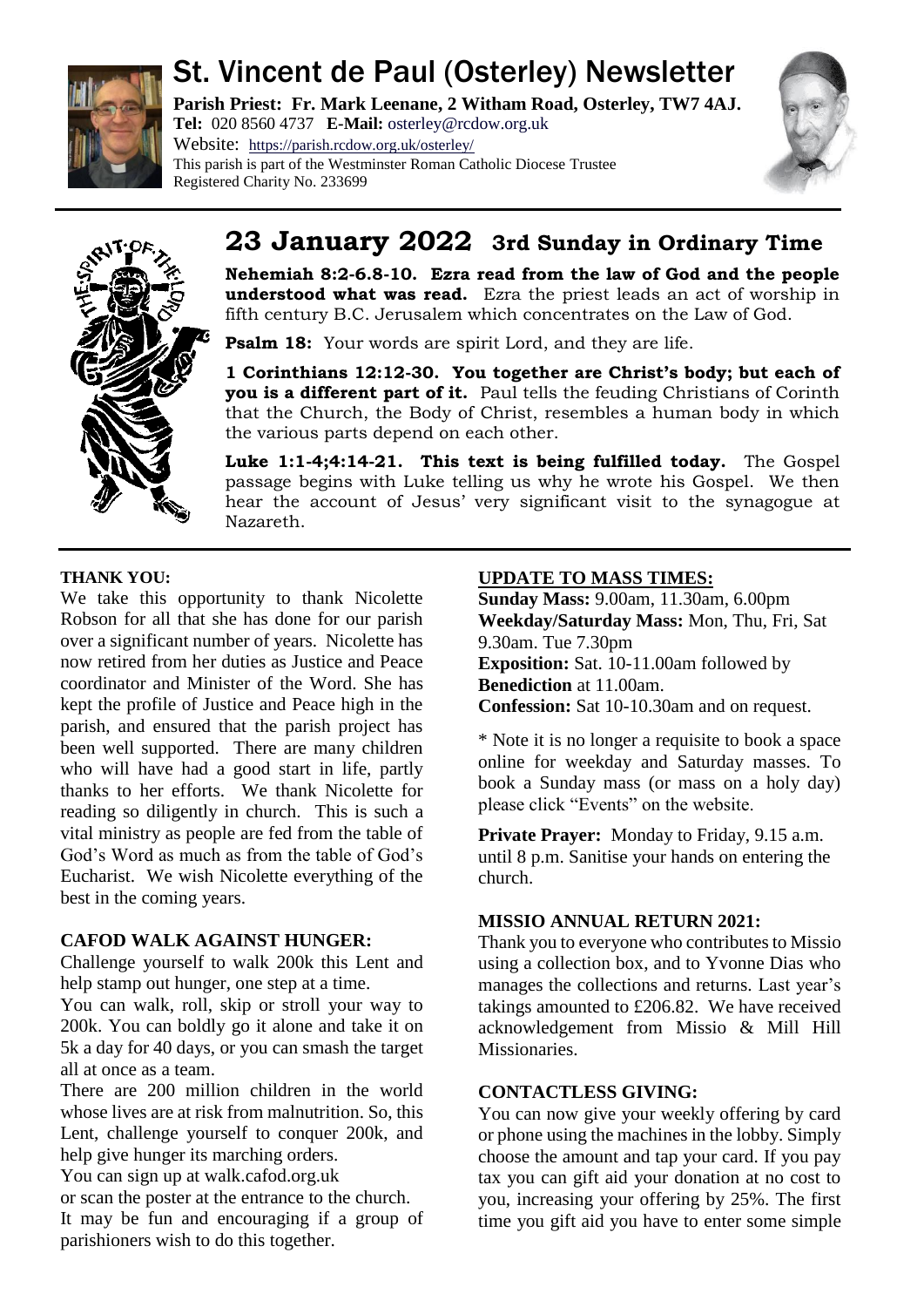details. If you use the same card in future your donation will be gift aided automatically.

#### **INSTRUCTIONS TO BOOK SEATS ONLINE FOR SUNDAY MASS:**

If you have booked a mass that you do not wish to attend, kindly text 078 9989 5483 to inform us and enable others to attend instead.

\* Please say you wish to cancel or reduce the number of places, and provide the mass time.

\* Provide the original and reduced number of places (if reducing the booking) and the booking name.

\* To increase a booking simply book another place if there is a space available.

| <b>Service Times &amp; Intentions</b><br>23-30 January 2022 |          |                                                              |  |
|-------------------------------------------------------------|----------|--------------------------------------------------------------|--|
| Sunday 23<br>3rd Sunday in<br>OΤ                            | 0900     | Edward Talbot RIP (RD)                                       |  |
|                                                             | 1130     | Carolina Santiago RIP (Anniv)<br>Ray Johnson RIP (7TH Anniv) |  |
|                                                             | 1800     | Peggy Hussey RIP                                             |  |
| Mon 24                                                      | 0930     | Special Intention                                            |  |
| Tue 25                                                      | 1930     | Rosemary Stockton RIP                                        |  |
| Wed 26                                                      | No Mass  |                                                              |  |
| <b>Thu 27</b>                                               | 0930     | Pat Collins RIP                                              |  |
| Fri 28                                                      | 0930     | Thanksgiving Helen Harting &<br>Salette Xavier               |  |
| <b>Sat 29</b>                                               | 0930     | Fr. George Annis RIP                                         |  |
| BVM on                                                      | 10-10.45 | Confession                                                   |  |
| Saturdav                                                    | 1100     | Benediction                                                  |  |
| Sunday 30<br>4th Sunday in<br>OΤ                            | 0900     | Thanksgiving Intention                                       |  |
|                                                             | 1130     | Rose Foley RIP 15th Anniv                                    |  |
|                                                             | 1800     | Jim O'Connor RIP Anniv                                       |  |
|                                                             |          |                                                              |  |

**Rosary**: 7 p.m. before the Tuesday weekday evening mass.

| <b>OFFERTORY:</b> Thank you for your offerings on 16/1/22 |         |  |
|-----------------------------------------------------------|---------|--|
| <b>Loose Plate</b>                                        | 222.34  |  |
| <b>Planned Giving Envelopes</b>                           | 332.90  |  |
| <b>Standing Orders</b>                                    | 1497.00 |  |
| <b>Contactless</b>                                        | 174.03  |  |
| Total                                                     | 2226.27 |  |

**DONATIONS TO THE PARISH:** If parishioners wish to donate to the parish when they visit the church, please do so using the drop safe in the lobby (located in front of the Repository), or using the contactless machines in the lobby.

The parish appreciates that the ability of parishioners to contribute to our collections may have been adversely affected by the pandemic. Please just give what you can. The safe can also be used for planned giving envelopes.

#### **MASS REQUESTS:**

Mass intentions can be requested via e-mail, by ringing the parish office, or using a donation and gift aid envelope from the lobby. Leave a message and telephone number if there is no response.

Offerings for masses can be made by cheque or cash deposited in the lobby drop safe, or by BACS transfer (see details below). The minimum Diocesan recommendation is £10. Masses are confirmed upon receipt of the stipend. Online account details:

**Bank:** HSBC **Account Name:** WRCDT Osterley **Account Number:** 41095889 **Sort Code:** 40 05 20 **Please reference e.g.** Mass/date of Mass

#### **ANNUAL REPORT & ACCOUNTS 2020:**

A report has been received from the Westminster RC Diocesan Trust and is available in the lobby for you to look at. This copy is not to be removed. The data can also be accessed by scanning the QR code on the poster provided, or accessed online at: <https://bit.ly/DowAccounts2020>

#### **PARISH OFFICE**

**PARISH SECRETARY / ADMINISTRATOR**: Mrs. L. Faria **PLANNED GIVING CO-ORDINATOR AND BOOKKEEPER:** Mr. Steve McEvoy. E-mail: [osterleybk@rcdow.org.uk](mailto:osterleybk@rcdow.org.uk) T. 07932 783647

**Planned Giving Boxes:** If you have a query, or would like to plan your giving for the first time using envelopes or a standing order, please contact the Parish Bookkeeper using the contact details provided.

**300 CLUB:** Application forms available in the lobby. Enquiries to the Parish Office.

#### **ADMIN**

**PARISH WEBSITE ADDRESS FOR THE ONLINE NEWSLETTER**: <https://parish.rcdow.org.uk/osterley/>

**PARISH REGISTRATION:** Please take a Welcome Pack from the lobby. Completed Registration and Planned Giving forms can be posted through the door of the Parish house or dropped into the lobby safe. Thank you.

**MARRIAGES**: 6 months' notice required. Please ring the office to arrange an initial discussion with Fr. Mark.

**BAPTISM:** For parishioners registered and attending at St. Vincent's. Please complete a form (available in the lobby or online) and submit to the Parish Office. You will then be contacted to arrange a baptism date and attend a course when these resume.

#### **CONTACTS**

**SAFEGUARDING REPRESENTATIVE**:

Mrs. A. Trigger. Email: osterleysg@safeguardrcdow.org.uk

**WEST MIDDX HOSPITAL RC CHAPLAIN:**  Tel. 020 8321 5447.

**--------------------------------------------------------------------**

#### **CERTIFICATE OF CATHOLIC PRACTICE**

This is only applicable for parents who wish to send their children to a catholic (or Church of England) primary or secondary school.

The Diocese requires that families attend regularly (this means attending Mass every Sunday) for at least two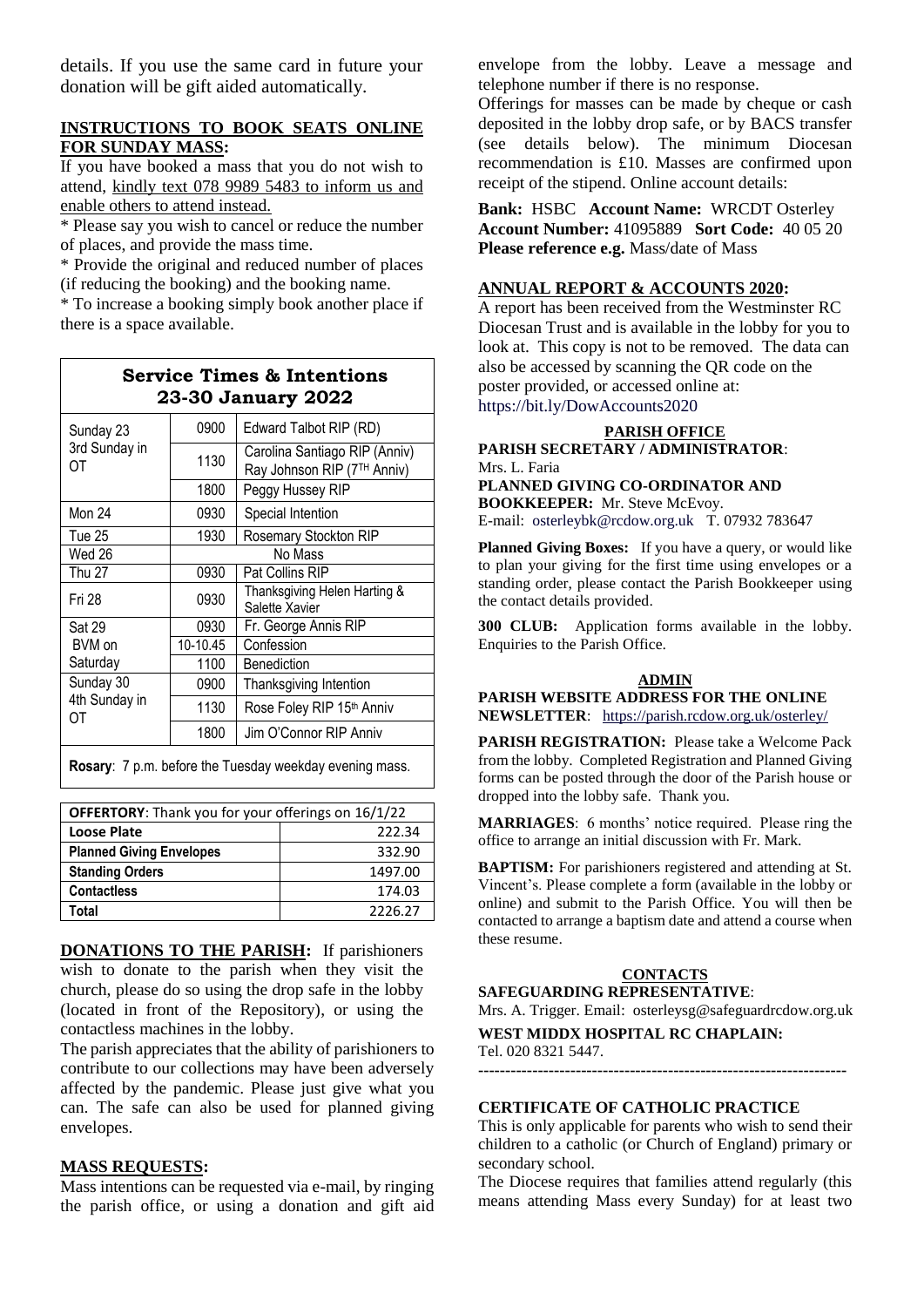years before a priest is able to sign the Certificate of Catholic Practice.

To assist the parish in signing CCP forms, the parish operates a Mass attendance Card system (see below).

#### **MASS ATTENDANCE CARD**

Stickers for pupils in school Year 5 and under. Stickers for pupils in Year 9 (for Year 12) Stickers will be given after Mass, before you leave. Stickers are not issued in August It will be your responsibility to look after the card and bring it every week.

If you require a mass attendance card or if you have a question about a CCP certificate, please email

# [osterleyccp1@rcdow.org.uk](mailto:osterleyccp1@rcdow.org.uk)

\*Please note it is ccp1 using a digit/number 1 (one)

Include your child's full name, passport sized photo and School Year in September 2021. Once requested by email, cards and stickers can be collected in the lobby of the church after mass. CCP Contact Telephone No: 07542441846. Please leave a message.

**Volunteers needed:** We are looking for volunteers to help with distributing the stickers after Mass. If you can spare 15 minutes, please call Antonella on 07542441846 for more information.

#### **FIRST COMMUNION & RECONCILIATION 2022**: Applications are closed and parents have been contacted.

Enquiries: [osterleyfhc1@rcdow.org.uk](mailto:osterleyfhc1@rcdow.org.uk)  **\*NB it is fhc1 using the digit/number 1 (one).** 

> **Sunday 23 January 2022** *Liturgical Colour: Green.* **Readings at Mass**

**-----------------------------------------------------------------**

# **First reading: Nehemiah 8:2-6,8-10 All the people listened attentively to the Book of the Law**

Ezra the priest brought the Law before the assembly, consisting of men, women, and children old enough to understand. This was the first day of the seventh month. On the square before the Water Gate, in the presence of the men and women, and children old enough to understand, he read from the book from early morning till noon; all the people listened attentively to the Book of the Law.

Ezra the scribe stood on a wooden dais erected for the purpose. In full view of all the people – since he stood higher than all the people – Ezra opened the book; and when he opened it all the people stood up. Then Ezra blessed the Lord, the great God, and all the people raised their hands and answered, 'Amen! Amen!' Then they bowed down and, face to the ground, prostrated themselves before the Lord. And Ezra read from the Law of God, translating and giving the sense, so that the people understood what was read.

Then Nehemiah – His Excellency – and Ezra, priest and scribe, and the Levites who were instructing the people, said to all the people, 'This day is sacred to the Lord your God. Do not be mournful, do not weep.' For the people were all in tears as they listened to the words of the Law.

He then said, 'Go, eat the fat, drink the sweet wine, and send a portion to the man who has nothing prepared ready. For this day is sacred to our Lord. Do not be sad: the joy of the Lord is your stronghold.'

# **Responsorial Psalm: Psalm 18(19):8-10,15**

*Your words are spirit, Lord, and they are life.*

The law of the Lord is perfect, it revives the soul.

The rule of the Lord is to be trusted, it gives wisdom to the simple.

*Your words are spirit, Lord, and they are life.*

The precepts of the Lord are right, they gladden the heart.

The command of the Lord is clear, it gives light to the eyes.

*Your words are spirit, Lord, and they are life.*

The fear of the Lord is holy, abiding for ever. The decrees of the Lord are truth and all of them just.

*Your words are spirit, Lord, and they are life.*

May the spoken words of my mouth, the thoughts of my heart, win favour in your sight, O Lord, my rescuer, my rock!

*Your words are spirit, Lord, and they are life.*

# **Second reading: 1 Corinthians 12:12-30 You together are Christ's body, but each a different part of it**

Just as a human body, though it is made up of many parts, is a single unit because all these parts, though many, make one body, so it is with Christ. In the one Spirit we were all baptised, Jews as well as Greeks, slaves as well as citizens, and one Spirit was given to us all to drink.

Nor is the body to be identified with any one of its many parts. If the foot were to say, 'I am not a hand and so I do not belong to the body', would that mean that it stopped being part of the body? If